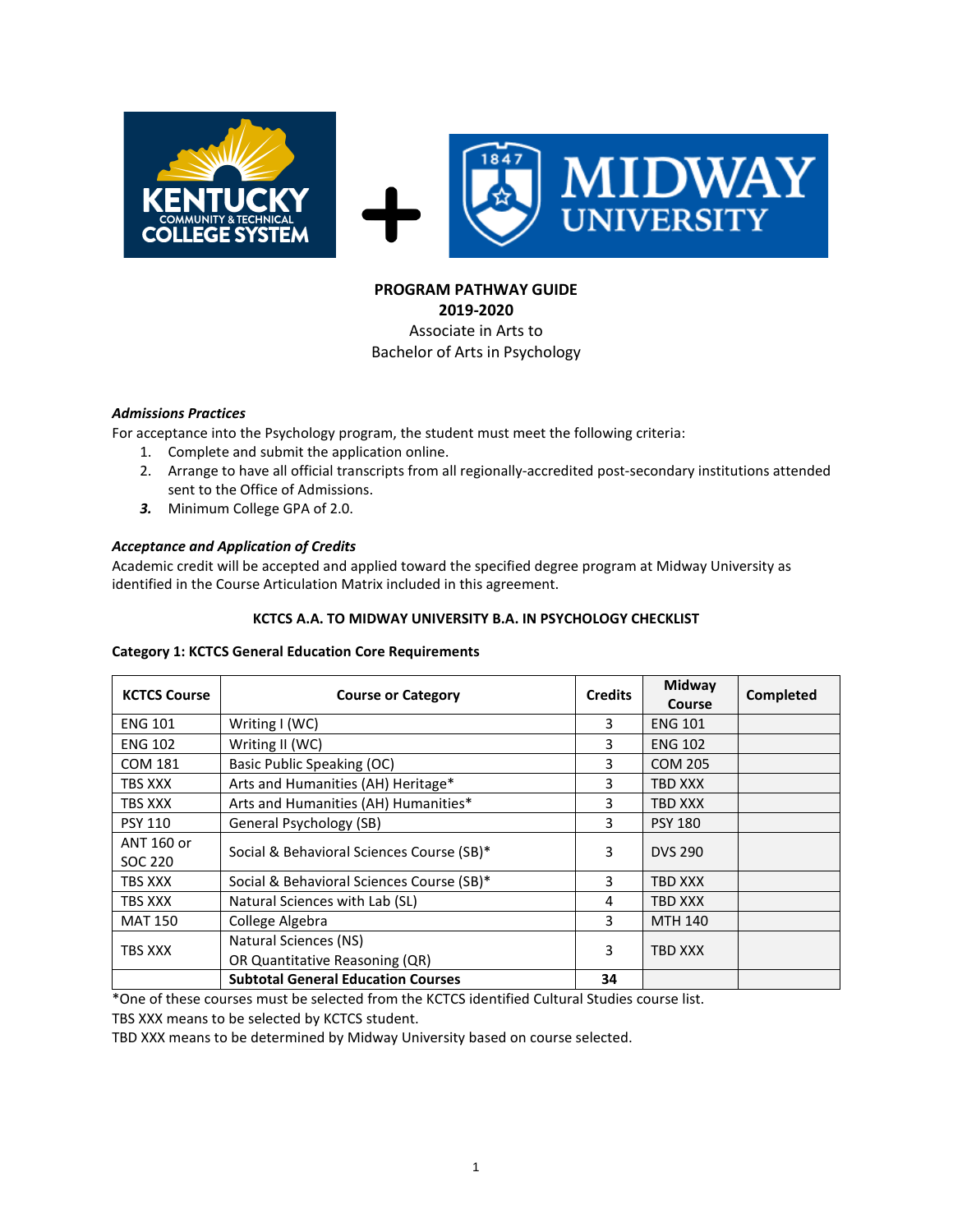## **Category 2: KCTCS A.A. Requirements**

| <b>KCTCS</b><br>Course | <b>Course or Category</b>                                               |   | <b>Midway</b><br>Course | Completed |
|------------------------|-------------------------------------------------------------------------|---|-------------------------|-----------|
| WGS 200 or             | Arts and Humanities (AH)                                                |   | <b>WST 200</b>          |           |
| <b>WGS 201</b>         | OR Social & Behavioral Sciences Course (SB)                             |   |                         |           |
| TBS XXX                | Arts and Humanities (AH)<br>OR Social & Behavioral Sciences Course (SB) |   | TBD XXX                 |           |
|                        | <b>Subtotal A.A. Requirement Courses</b>                                | 6 |                         |           |

# **Category 3: KCTCS Electives\***

| <b>KCTCS</b><br>Course | <b>Course or Category</b>           | <b>Credits</b> | Midway<br>Course  | Completed |
|------------------------|-------------------------------------|----------------|-------------------|-----------|
| DIL XXX                | Digital Literacy**                  | 3              | TBD XXX           |           |
| TBS XXX                | First-Year Experience               | 3              | MWY-101           |           |
| <b>BIO 120 or</b>      | General Ecology (NS) or             |                | <b>ENV 201 or</b> |           |
| <b>GEO XXX</b>         | Any Geography Course (NS or SB)     | 3              | GEO 110           |           |
| <b>STA 220</b>         | Statistics (QR)                     | 3              | <b>MTH 245</b>    |           |
| TBS XXX                | Elective                            |                | TBD XXX           |           |
| <b>TBS XXX</b>         | Elective                            |                | TBD XXX           |           |
| TBS XXX                | Elective                            | 3              | TBD XXX           |           |
|                        | <b>Subtotal Elective Courses</b>    | 21             |                   |           |
|                        | <b>TOTAL Associate Degree Hours</b> | 61             |                   |           |

**\*** Recommend students pick from the KCTCS course equivalencies listed in the B.A. in Psychology table \*\* Students must demonstrate computer/digital literacy skills, either through completing a course or passing a test.

# **BACHELOR of ARTS in PSYCHOLOGY**

# **KCTCS Program Transfer Equivalencies**

|                | <b>PSYCHOLOGY</b>           |              |                |                                    |                  |  |  |  |
|----------------|-----------------------------|--------------|----------------|------------------------------------|------------------|--|--|--|
| Course         | <b>KCTCS Course</b>         | <b>Hours</b> | Course         | <b>Midway Course</b>               | <b>Completed</b> |  |  |  |
| <b>Number</b>  |                             |              | <b>Number</b>  |                                    |                  |  |  |  |
| <b>PSY 223</b> | Developmental Psychology    | 3            | <b>PSY 260</b> | Human Growth and                   |                  |  |  |  |
|                |                             |              |                | Development                        |                  |  |  |  |
|                |                             | 3            | <b>PSY 312</b> | Social Psychology                  |                  |  |  |  |
|                |                             | 3            | <b>PSY 315</b> | Physiological Psychology           |                  |  |  |  |
|                |                             | 3            | <b>PSY 320</b> | Abnormal Psychology                |                  |  |  |  |
|                |                             | 3            | <b>PSY 330</b> | Personality and Adjustment         |                  |  |  |  |
|                |                             | 3            | <b>PSY 337</b> | Counseling Theory and              |                  |  |  |  |
|                |                             |              |                | Techniques                         |                  |  |  |  |
|                |                             | 3            | <b>PSY 355</b> | <b>Research Methods</b>            |                  |  |  |  |
|                |                             | 3            | <b>PSY 401</b> | History and Systems of             |                  |  |  |  |
|                |                             |              |                | Psychology                         |                  |  |  |  |
|                |                             | 3            | <b>PSY 405</b> | The Psychology Profession          |                  |  |  |  |
|                |                             | 3            | <b>PSY 410</b> | <b>Community Service Practicum</b> |                  |  |  |  |
|                |                             | 3            | <b>PSY 415</b> | Senior Project Demonstrating       |                  |  |  |  |
|                |                             |              |                | Excellence                         |                  |  |  |  |
|                | <b>Subtotal Major Hours</b> | 33           |                |                                    |                  |  |  |  |